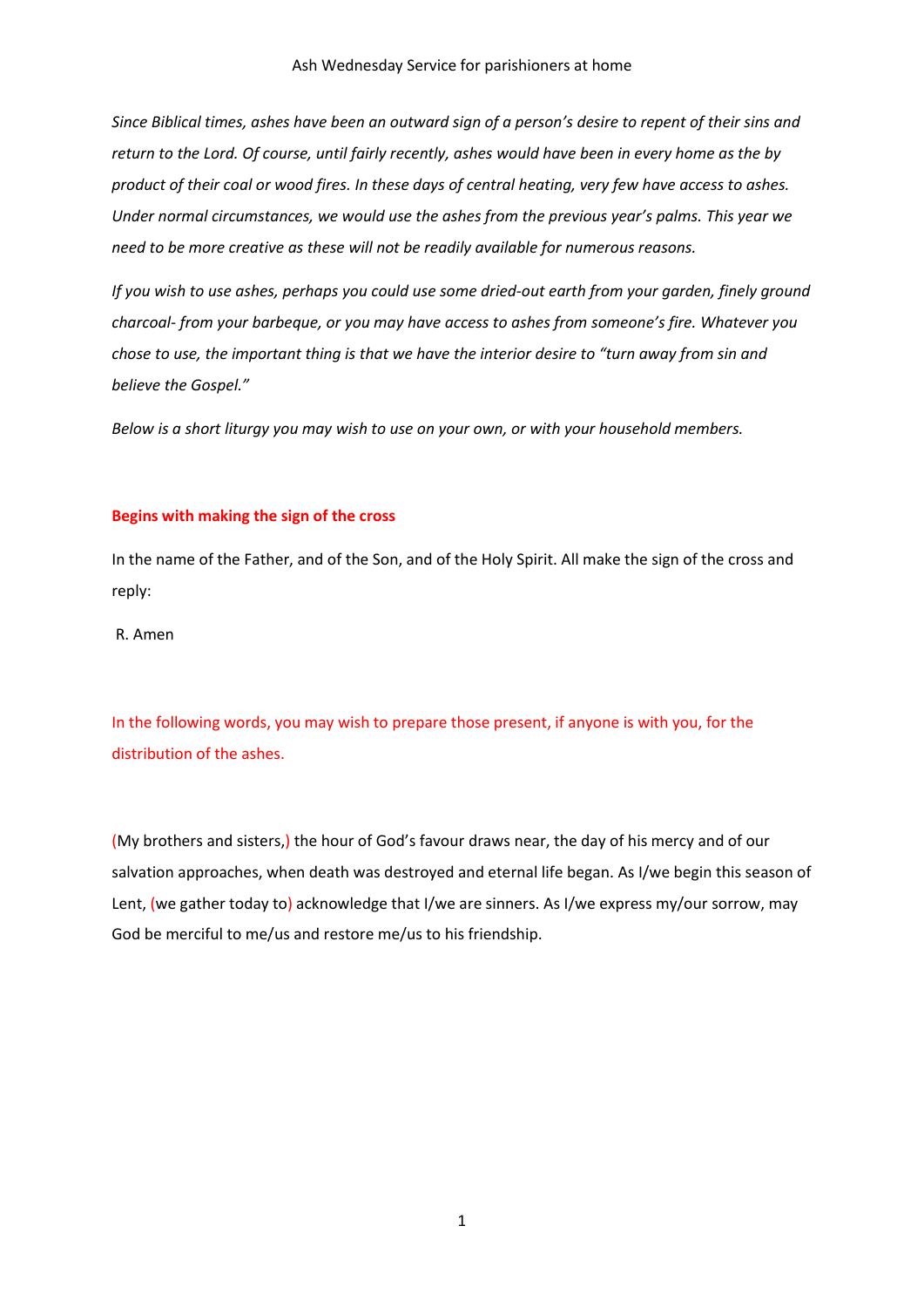#### **OPENING PRAYER**

Let us pray.

Father in heaven, the light of your truth bestows sight to the darkness of sinful eyes. May this season of repentance bring us the blessing of your forgiveness and the gift of your light.

Grant this through Christ our Lord.

R. Amen.

### **Scripture Reading Joel 2:12-18 (JB)**

A reading from the prophet Joel.

'Now, now (is the Lord who speaks), come back to me with all your heart, fasting, weeping, mourning.' Let your hearts be broken, not your garments torn, turn to the Lord your God again, for he is all tenderness and compassion, slow to anger, rich in graciousness, and ready to relent. Who knows if he will not turn again, will not relent, will not leave a blessing as he passes, oblation and libation for the Lord your God? Sound the trumpet in Zion! Order a fast, proclaim a solemn assembly, call the people together, summon the community, assemble the elders, gather the children, even the infants at the breast. Let the bridegroom leave his bedroom and the bride her alcove. Between vestibule and altar let the priests, the ministers of the Lord, lament. Let them say, 'Spare your people, Lord! Do not make your heritage a thing of shame, a byword for the nations. Why should it be said among the 2 nations, 'Where is their God?'' Then the Lord, jealous on behalf of his land, took pity on his people.

The word of the Lord.

Thanks be to God.

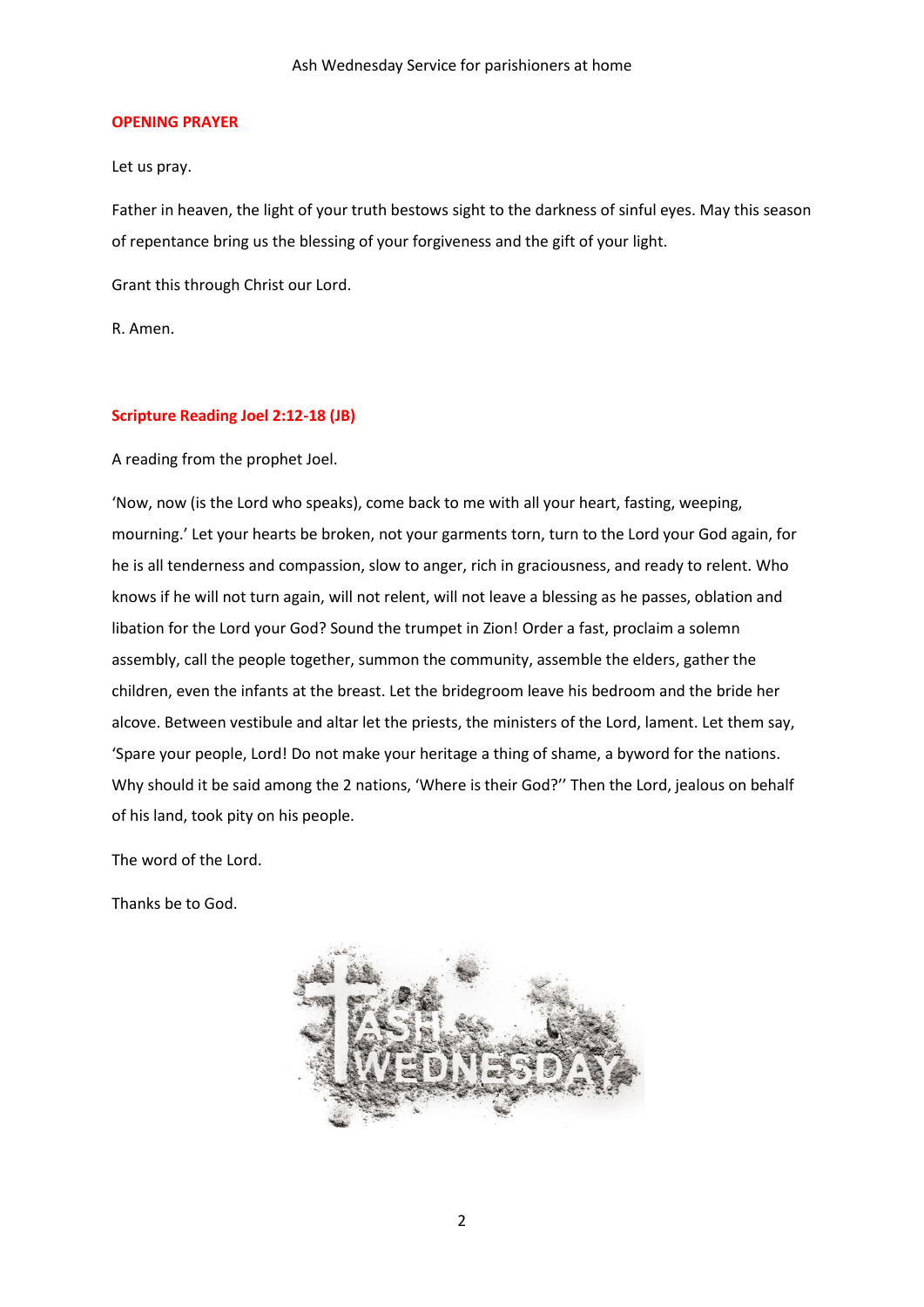Psalm 50:3-6, 12-14, 17 (Grail)

### **Response: Have mercy on us, O Lord, for we have sinned.**

Have mercy on me, God, in your kindness; in your compassion blot out my offense. O wash me more and more from my guilt and cleanse me from my sin.

### **Response: Have mercy on us, O Lord, for we have sinned.**

My offences truly I know them; my sin is always before me Against you, you alone, have I sinned; what is evil in your sight I have done.

### **Response: Have mercy on us, O Lord, for we have sinned.**

A pure heart create for me, O God, put a steadfast spirit within me. Do not cast me away from your presence, nor deprive me of your Holy Spirit.

# **Response: Have mercy on us, O Lord, for we have sinned.**

Give me again the joy of your help; with a spirit of fervour sustain me, O Lord, open my lips and my mouth shall declare your praise.

# **Response: Have mercy on us, O Lord, for we have sinned.**

# **The Gospel Matthew 6:1-6, 16-18 (JB)**

Praise to you, O Christ, king of eternal glory! A pure heart create for me, O God, and give me again the joy of your help. Praise to you, O Christ, king of eternal glory!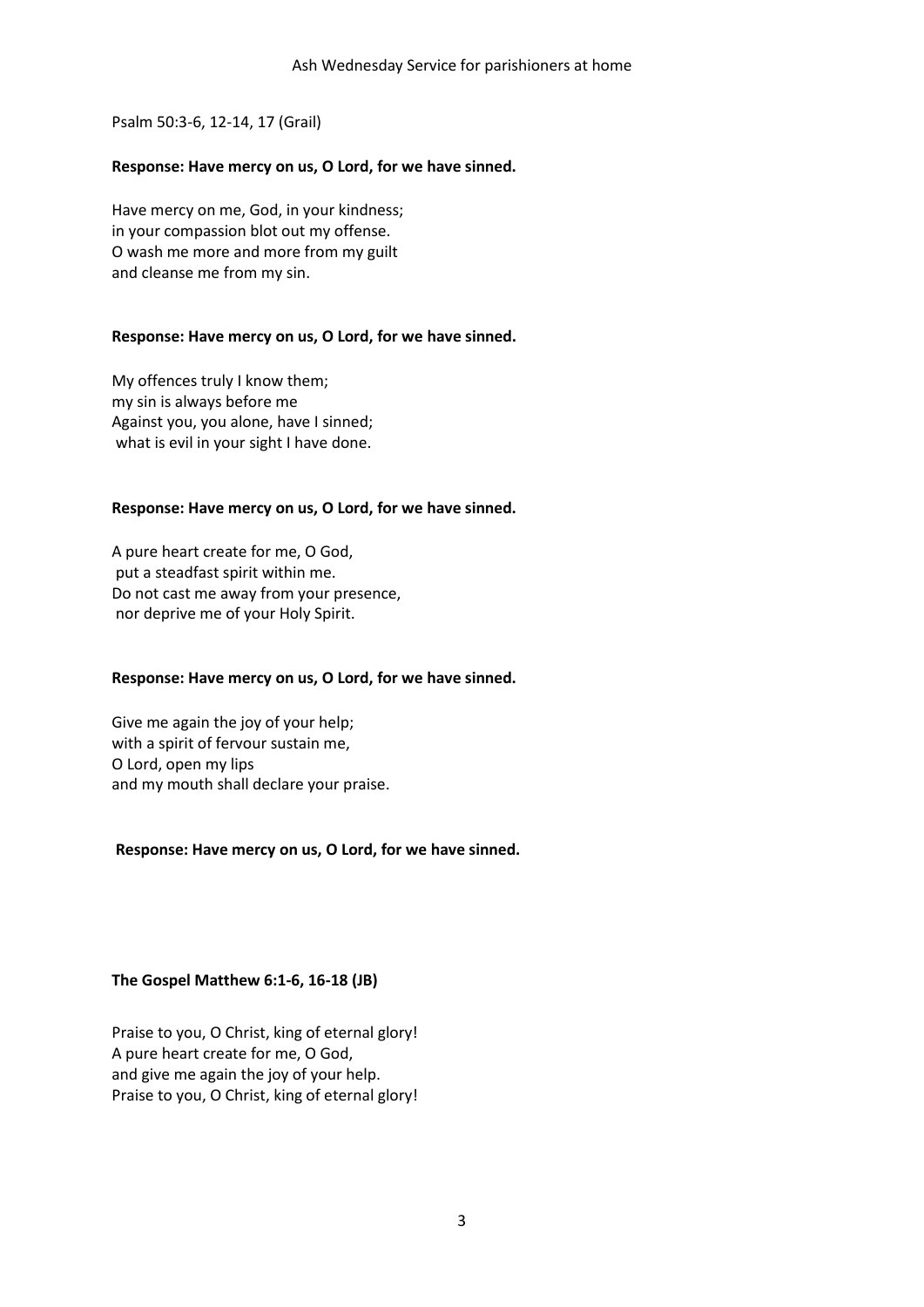#### **Matthew 6:1-6, 16-18**

A reading from the holy Gospel + according to Matthew.

Jesus said to his disciples, 'Be careful not to parade your good deeds before men to attract their notice; by doing this you will lose all reward from your Father in heaven. So, when you give alms, do not have it trumpeted before you; this is what the hypocrites do in the synagogues and in the streets to win men's admiration. I tell you solemnly, they have had their reward. But when you give alms, your left hand must not know what your right is doing; your almsgiving must be secret, and your Father who sees all that is done in secret will reward you. And when you pray, do not imitate the hypocrites: they love to say their prayers standing up in the synagogues and at the street corners for people to see them; I tell you solemnly, they have had their reward. But when you pray, go to your private room and, when you have shut your door, pray to your Father who is in that secret place, and your Father who sees all that is done in secret will reward you. When you fast do not put on a gloomy look as the hypocrites do: they pull long faces to let men know they are fasting. I tell you solemnly, they have had their reward. But when you fast, put oil on your head and wash your face, so that no one will know you are fasting except your Father who sees all that is done in secret; and your Father who sees all that is done in secret will reward you.'

The Gospel of the Lord.

Praise to you, Lord Jesus Christ.

# **DISTRIBUTION OF BLESSED ASHES**

Ashes will not be available this year. You may wish to use some soil from your garden- dry it out for a few says before use, or ground up charcoal, or even some ash if you have an open fire at home. Your own parish priest may extend the blessing of ashes to all homes from the Mass he celebrates on Ash Wednesday. You may wish to create a small altar or focus for your prayer. Perhaps you could use a small table with a cloth, place a crucifix on the table and a candle if you have one.

#### **Prayer:**

May these ashes remind us of God's invitation to us to repent from sin and to follow him. We are reminded of the words of the prophet Daniel:

Daniel turned to the Lord God, pleasing in earnest prayer, With fasting, sackcloth, and ashes. O Lord, we are shamefaced, like our kinds, our princes, and our fathers, for having sinned against you. But yours, O Lord, our God are compassion and forgiveness! Dan 9:3,8-9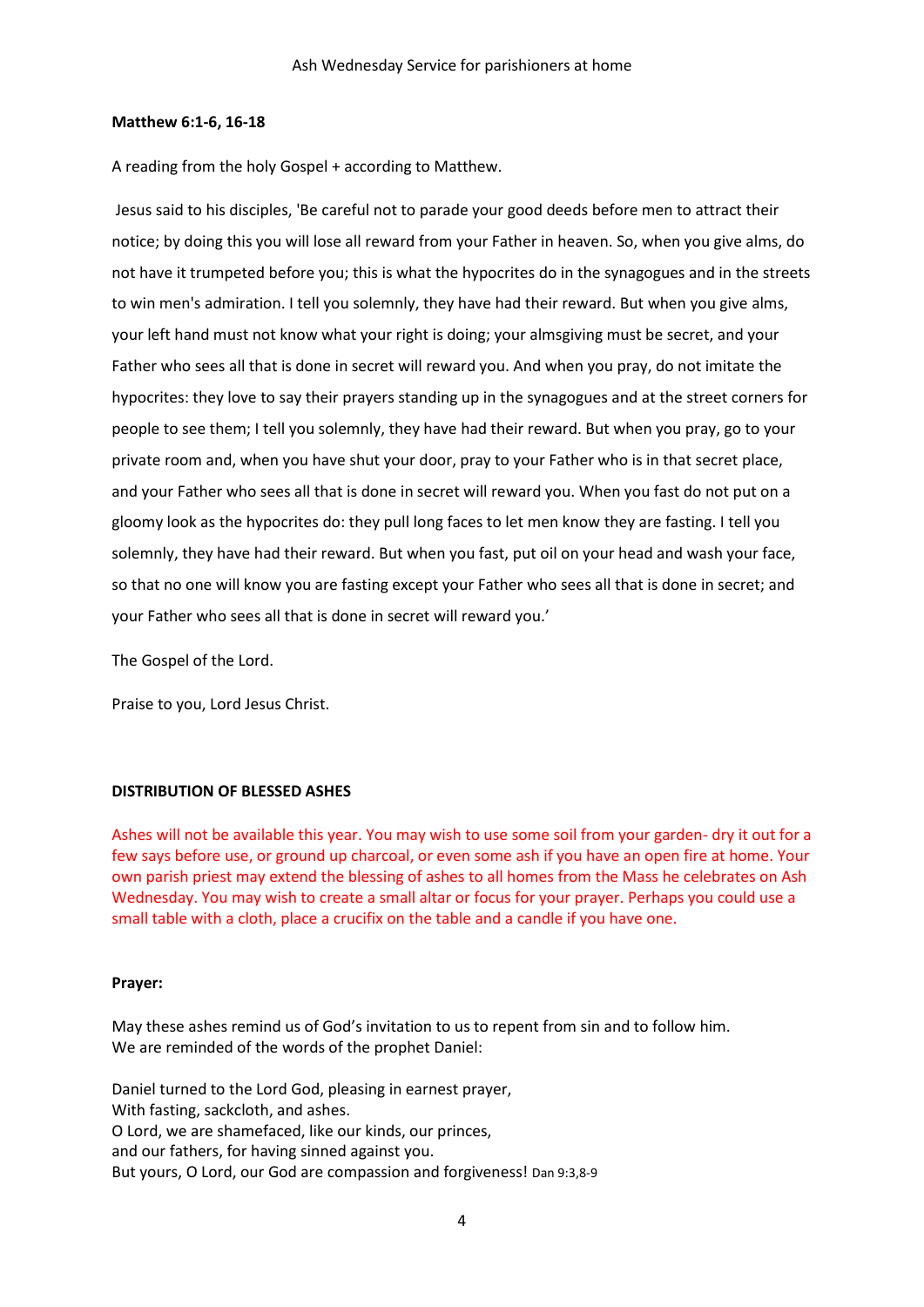The ashes are places on the crown of the head of each person. This is to reduce the risk of transmission, and has been ordered by the Vatican for this year. If you are giving yourself ashes, then you may wish to place them on your forehead as per tradition. If you are placing the ashes on your own head, you may wish to say:

"May I turn away from sin and be faithful to the Gospel."

Or

Sprinkling the ashes on top of someone else's head:

"Turn away from sin and be faithful to the Gospel "

### **PRAYERS OF INTERCESSION**

Lord, we pray that church leaders will show us the way to repentance and reconciliation by their example. Lord hear us.

All: Lord, graciously hear us.

Lord, we pray that our little acts of self-denial will help us to unite with the suffering of others. Lord hear us.

All: Lord, graciously hear us.

# **The Our Father**

now, summing up all your prayers in the words Our Lord taught us let us pray.

Our Father…

#### **Closing Prayer:**

God, source of life, you know our desires and our weakness.

Renew our hearts and our lives that we may live as your people.

Help us to reach out to others and to share your love with all people.

We ask this through Christ our Lord. Amen